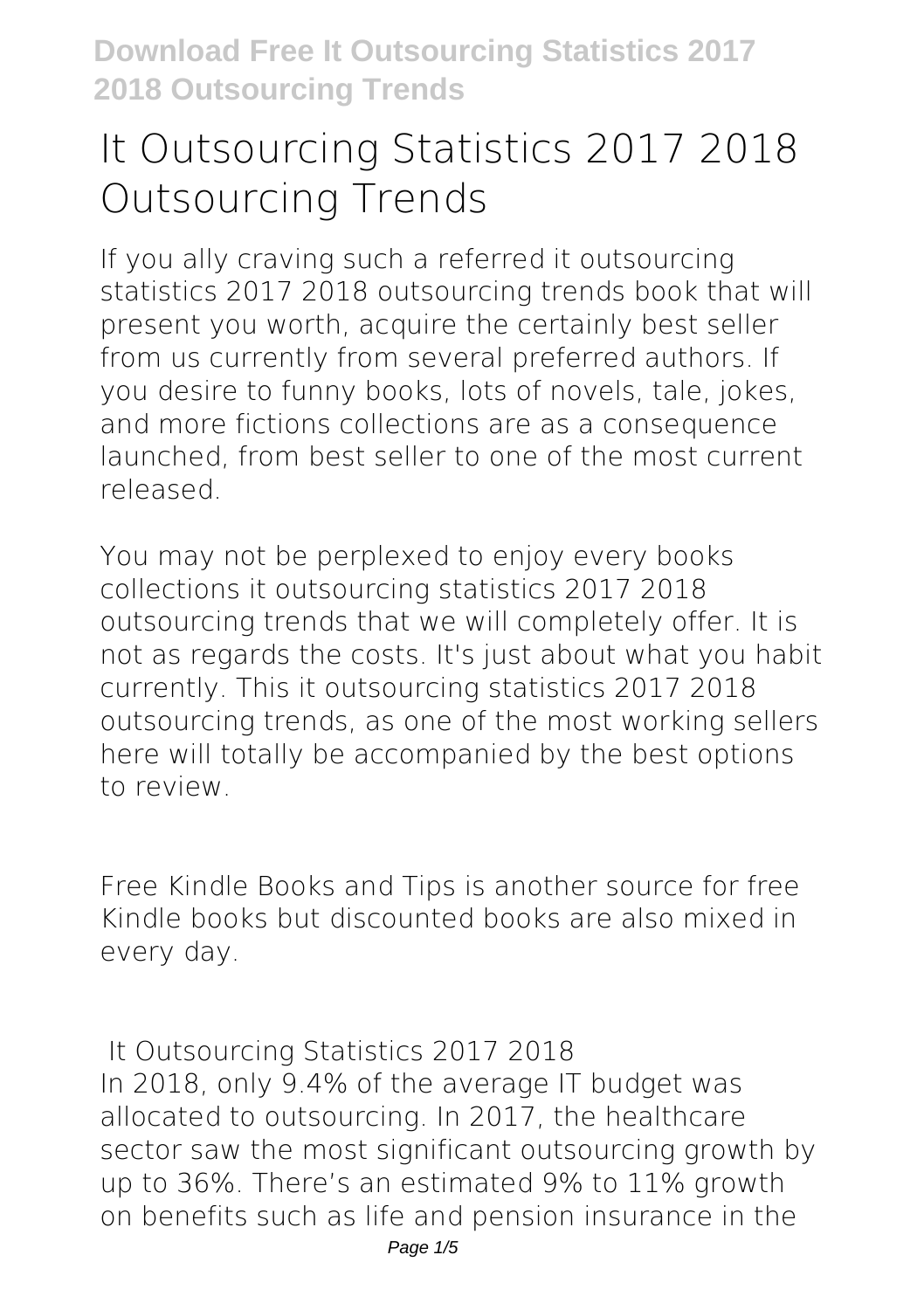BPO industry since end-to-end third-party administration grows.

**40 Outsourcing Statistics: 2020/2021 Industry Growth & Market Share** Since 2017, domestic or onshore outsourcing services have become popular due to the massive pullout of companies. This year, the USA managed to rank first out of 50 countries in Tholons Digital Nations, followed by India. The country is popular in tech support and IT-related services. Below are the remarkable US outsourcing statistics for this ...

**Ultimate outsourcing statistics and reports in 2021 - Outsource Accelerator**

A 2018 "The Future of Outsourcing" report began with "The future of outsourcing is digital." ... DMMA celebrated their 100th anniversary in 2017. The term "outsourcing" became very common in the print and mail business during the 1990s, and later expanded to be very broad and inclusive of most any process by 2000. ... official statistics put ...

## **Outsourcing - Wikipedia**

Although outsourcing work is generally considered cheaper, yo must also beware of getting ripped off. Outsourcing companies or big agencies will typically ask small business owners to sign lengthy contractual agreements, and they'll include plenty of fine print. If you don't read the terms carefully, you could get hit with unexpected costs. 3.

**20 Advantages and Disadvantages of Outsourcing from Your Small Business** Page 2/5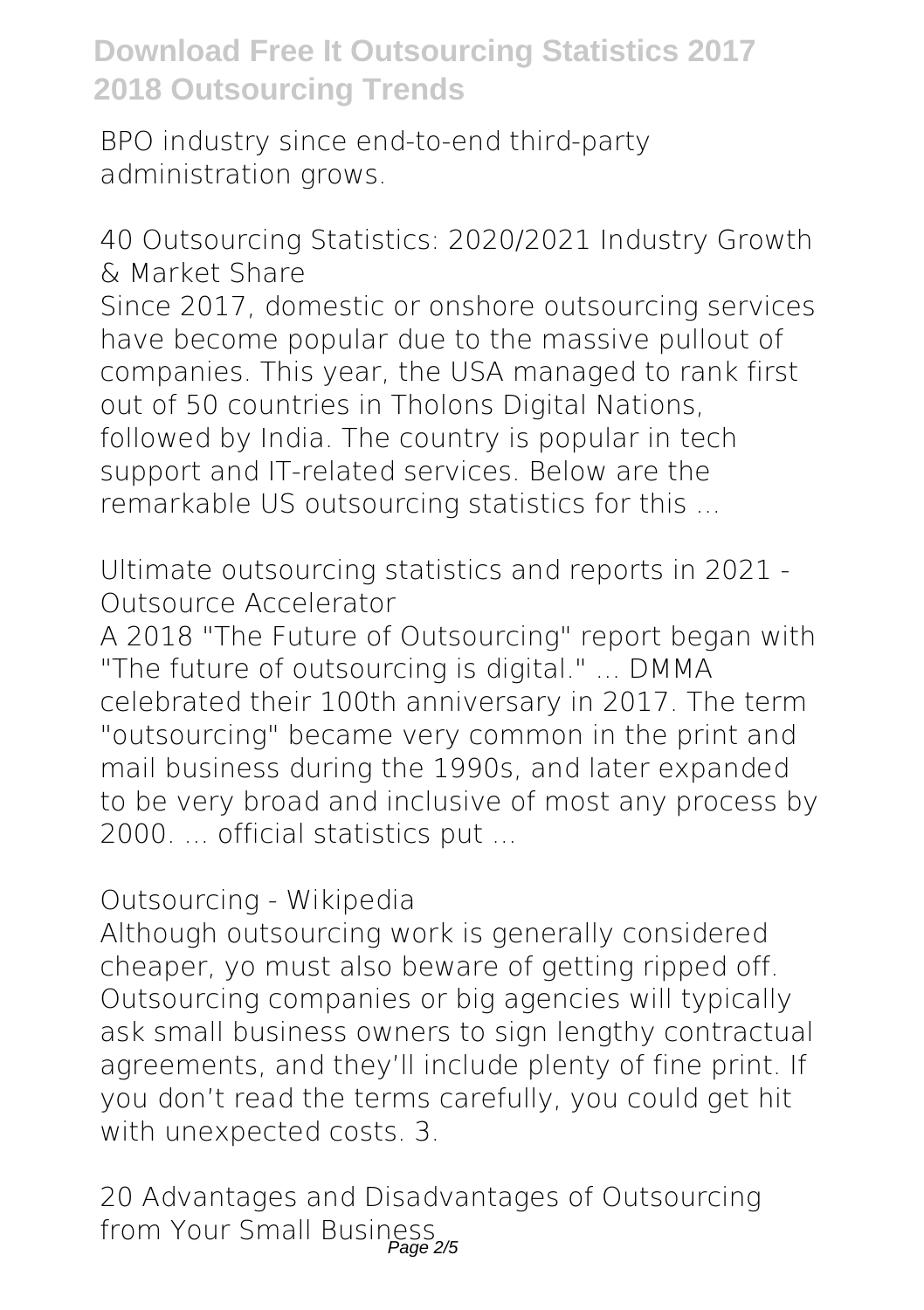The statistic shows the growth rate of the real gross domestic product (GDP) in India from 2010 to 2024. In 2018, India's GDP growth was at about 7 percent compared to the previous year.

**GDP of India: growth rate until 2024 | Statista** Research and statistics. Reports, analysis and official statistics ... There are some conversion factors for 2018 included in the spreadsheet. ... 19 July 2017. Annual update to publication.

**UK's carbon footprint - GOV.UK**

Access to this and all other statistics on 80,000 topics from. \$468 / Year ... Time employees take to learn worldwide 2018; ... Evaluation methods in L&D departments 2017-2019;

**Workplace training: training hours used per employee | Statista**

4. NBFCs may place these directions before their Board, together with a gap-analysis vis-a-vis the Master Direction and the proposed action by September 30, 2017. 5. NBFCs- Systemically Important shall comply with the Master Directions by June 30, 2018 and other NBFCs (asset size below ₹ 500 crore) shall comply by September 30, 2018. Section-A

**Reserve Bank of India - Notifications** [115th Congress Public Law 141] [From the U.S. Government Publishing Office] [[Page 347]] CONSOLIDATED APPROPRIATIONS ACT, 2018 [[Page 132 STAT. 348]] Public Law 115-141 115th Congress An Act To amend the State Department Basic<br>Page 35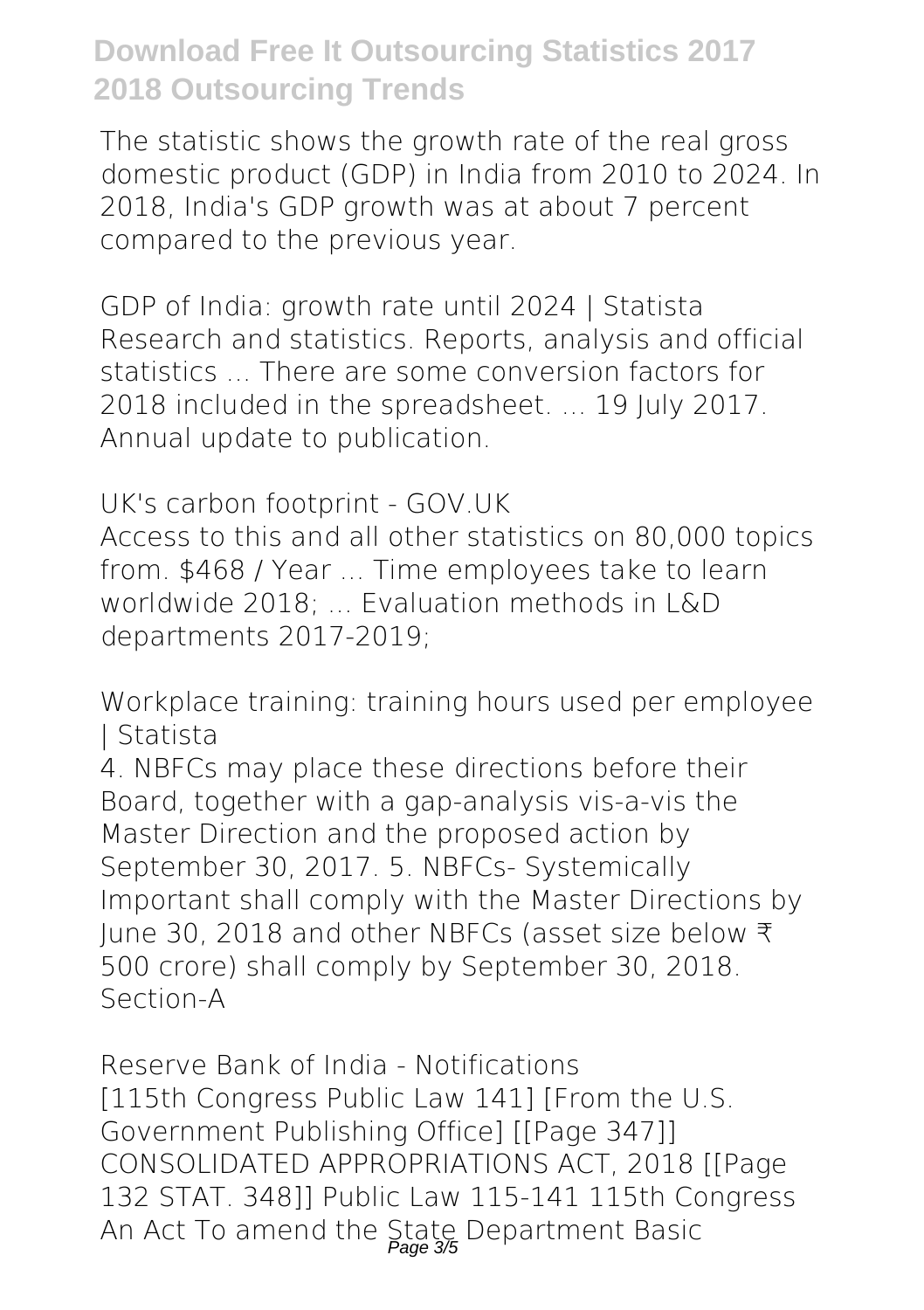Authorities Act of 1956 to include severe forms of trafficking in persons within the definition of transnational organized crime for purposes of the rewards program of ...

**Text - H.R.1625 - 115th Congress (2017-2018): Consolidated ...**

The U.S. agriculture sector extends beyond the farm business to include a range of farm-related industries. The largest of these are food service and food manufacturing. Americans' expenditures on food amount to 12 percent of household budgets on average. Among Federal Government outlays on farm and food programs, nutrition assistance far outpaces other programs.

**USDA ERS - Ag and Food Sectors and the Economy** A list of all key call center statistics that will let you learn about all important data points like market size, usage and future scenarios. ... As of 2017, 62% of organizations have moved to a cloud-hosted call center software solution. (Talkdesk, 2019) ... 2018 – Private 70% Government 68%; 2017 – Private 68% Government 68%; 2016 ...

**88 Call Center Statistics You Must Read: 2021 Data Analysis & Market ...**

Multifactor productivity fell in 61 of 86 4-digit NAICS manufacturing industries in 2019, up from 37 of the industries in 2018. Among transportation industries, multifactor productivity increased in air transportation and decreased in line-haul railroads. HTML | PDF | RSS

Productivity Home Page : U.S. Bureau of Labor